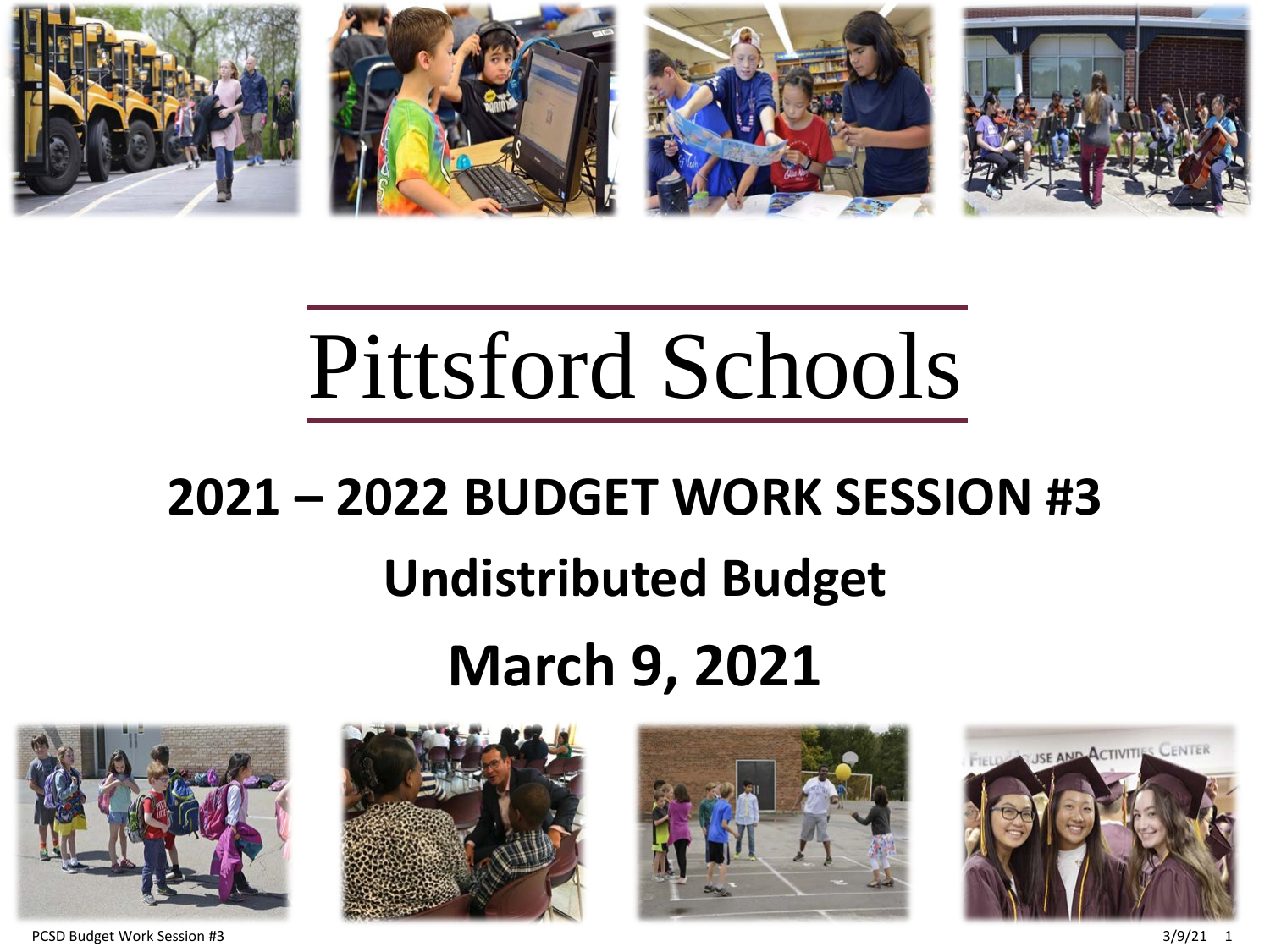

## **2021-22 Proposed Budget Theme**

#### **"There is much we don't know and what we do know changes"** is the recurrent theme dominating our current times

- The 2020-21 budget was developed with the plan to fully reopen school. Subsequent to the budget vote the plan changed to the intent for a full restart in January 2021.
- While some savings have occurred this year from not running some programs and services, *the plan changed*:
	- Almost \$1.6 million in remote and hybrid learning models
	- State Aid for the current year reduced because of not incurring certain costs in 2019-20
	- Other revenues decreased as well
	- The formula aid reductions will continue more substantially into 2021-22 from decreased expenditures in certain areas
- Looking at the forest through the trees is important
- Previous strong financial performance, planning through reserves and employing efficiencies has helped "weather the pandemic storm"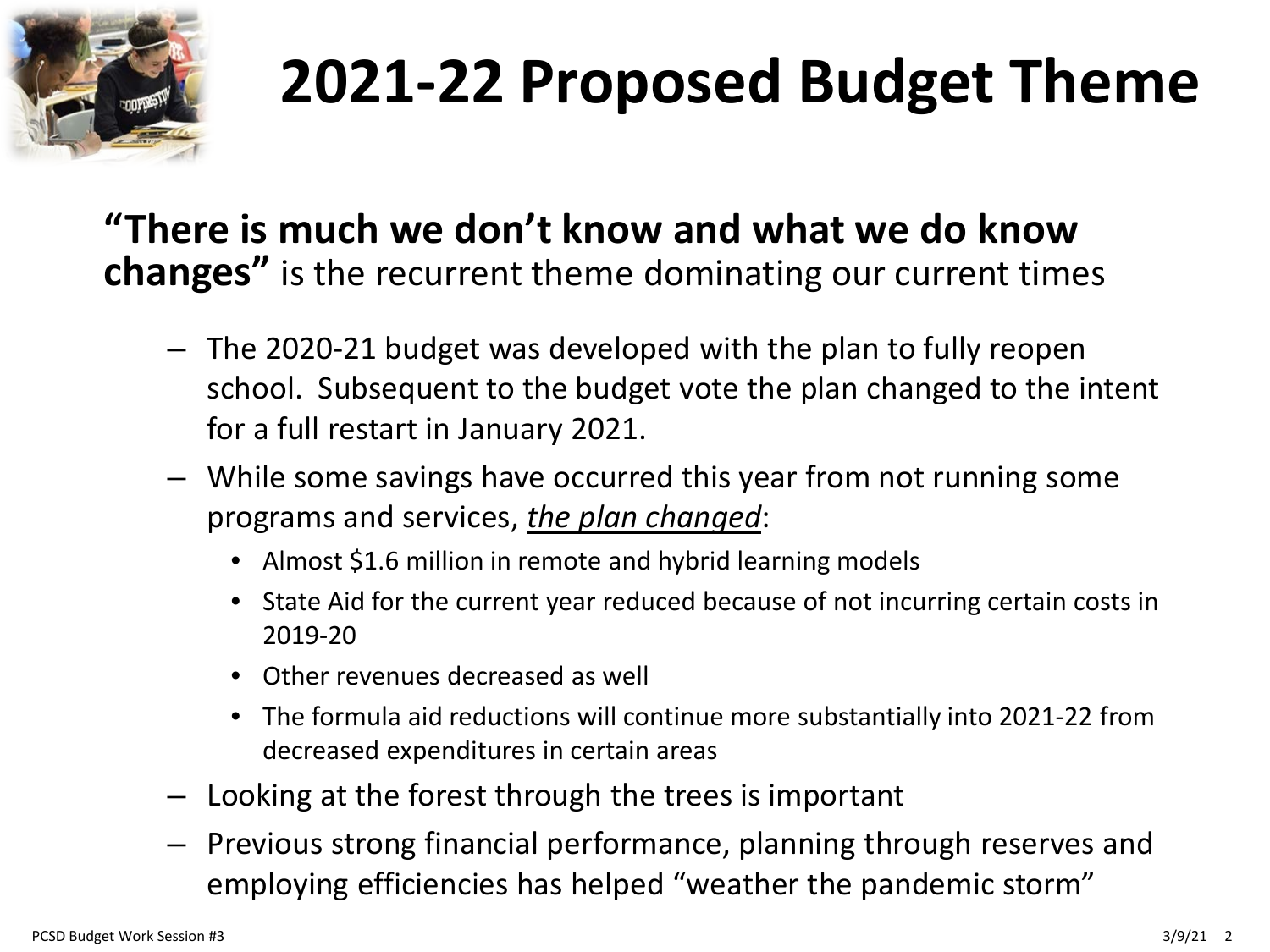

## **What is the "Undistributed Budget"?**

Premise – A school district, like any organization, has certain expenses that support all departments and are caused by virtually all departments. Some of these costs are difficult to allocate to specific cost centers.

- Therefore, budgeting and accounting treatments are governed by the Office of the NYS Comptroller and the Uniform System of Accounts. A system that has been in existence for more than 50 years and is archaic by today's technology and standards.
- The system remains in place partially due to the numerous reports that feed databases and decisions on State Aid, mandates, etc. that are predicated on the Uniform System of Accounts.
- It can be a challenge when new requirements and the District's internal budgeting and decision making process is more program and cost center focused.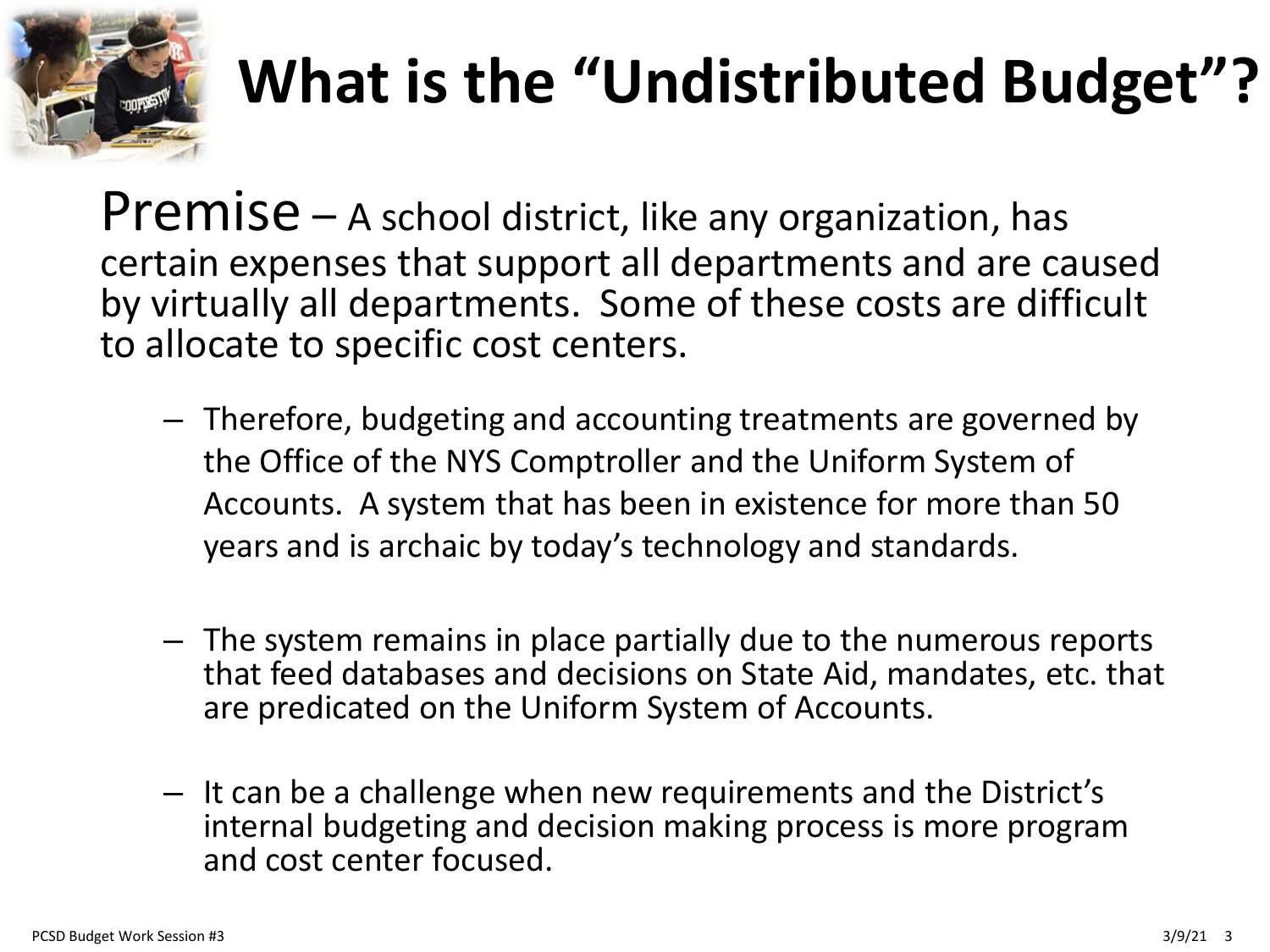

# **Undistributed Budget Composition**

#### Three Main Buckets

- 1. Debt Service & Interfund **Transfers**
- 2. Insurance, Judgments & Fees
- 3. Employee Benefits

### Total of all three buckets:

- $-$  \$55,311,906
- 38.6% of the Total District Budget
- **New** Debt Services reflects PCSD's portion of the BOCES Capital Project



**Proposed 2021-22 Undistributed Budget**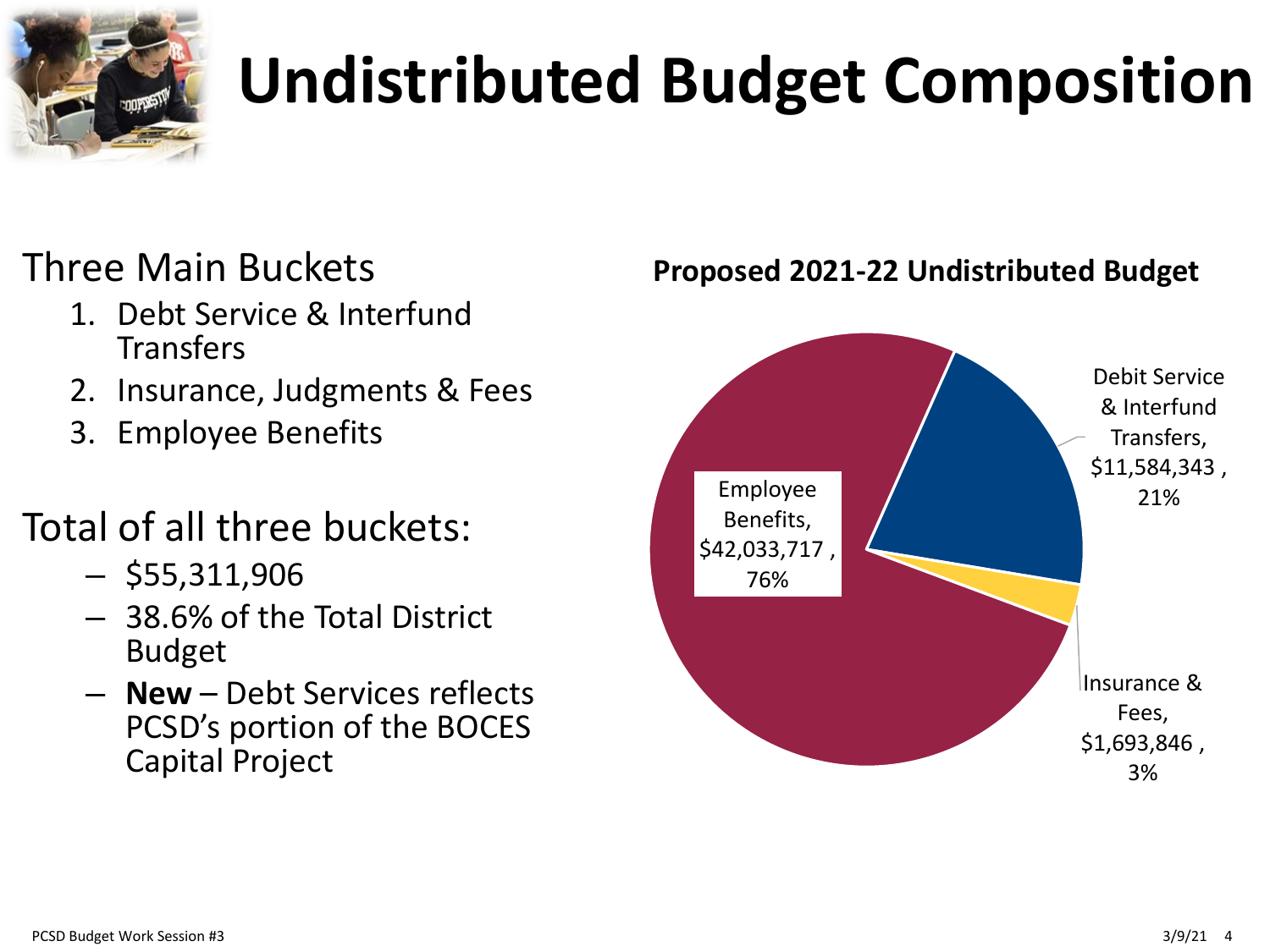

## **1. Debt Service & Interfund Transfers**

- Intended to pay for voter approved and required obligations
- Debt Service is the payment on debt (similar to a mortgage)
	- Preapproved by the Board and voters at a Capital Project Referendum (vote)
	- Each annual payment is interfund transferred to the Debt Service Fund
	- BOCES Capital Project \$1.2 million
- Interfund Transfers
	- Money to Funds for specific purposes
		- Special Aid Extended School Year program (ESY) or Spec Ed Summer School
			- NYS requires the district portion of costs to be transferred to the Special Aid Fund
		- Capital to fund minor maintenance and repair projects and emergency repairs and equipment and infrastructure replacements



#### **Historic Trend**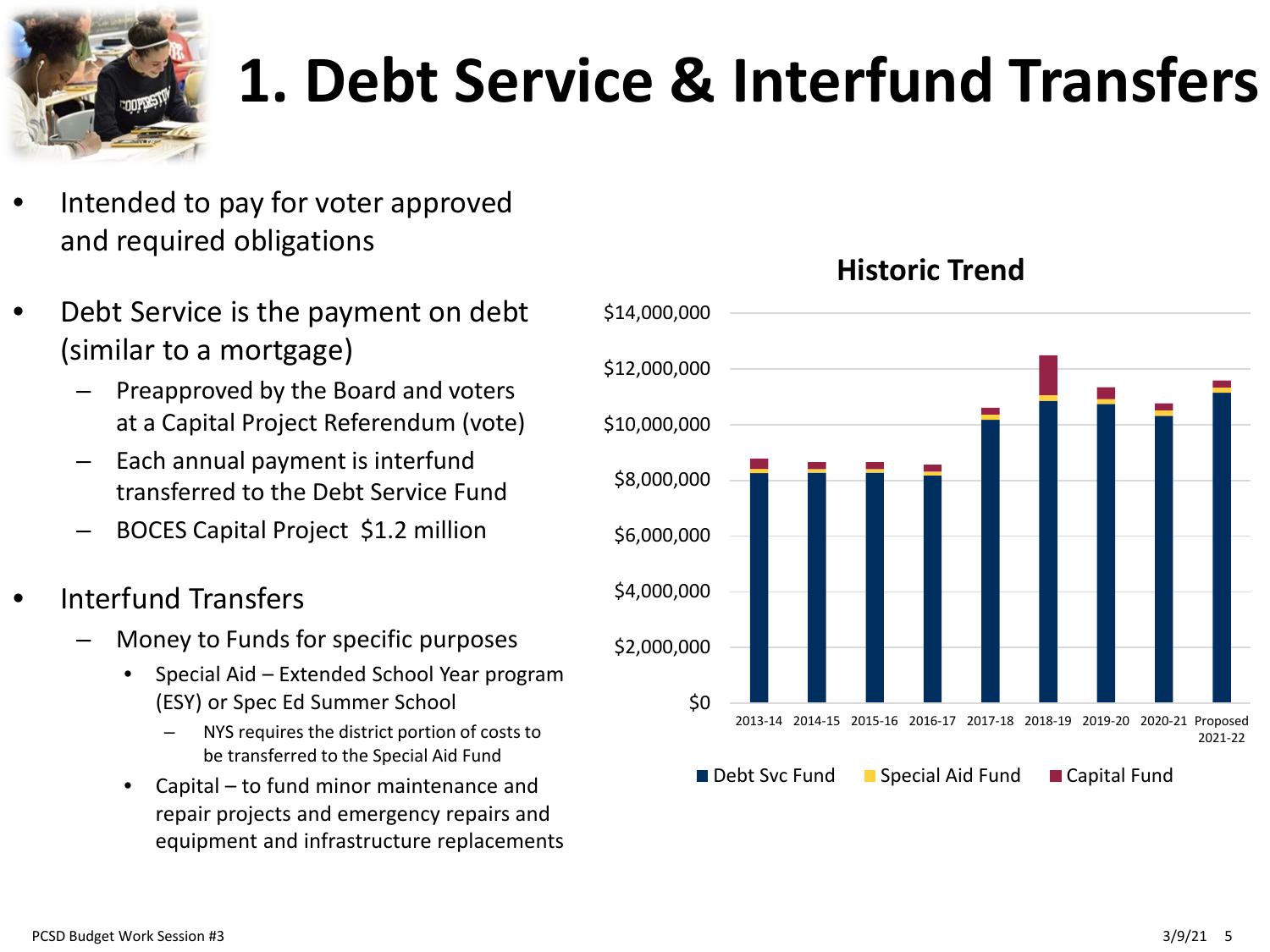

## **1. Debt Service**

- **Intricacies** 
	- Debt and Aid are based on each building, work performed and many formula variables
	- Debt payments can fluctuate
- Goals
	- To match Debt Payment schedule to Building Aid to minimize local impact and prevent spikes
	- Try to synchronize as much as possible, Capital Improvement Planning to Financial Planning, Level Debt Concept
		- As debt from one project expires have debt from new project commence



#### **Historic Trend**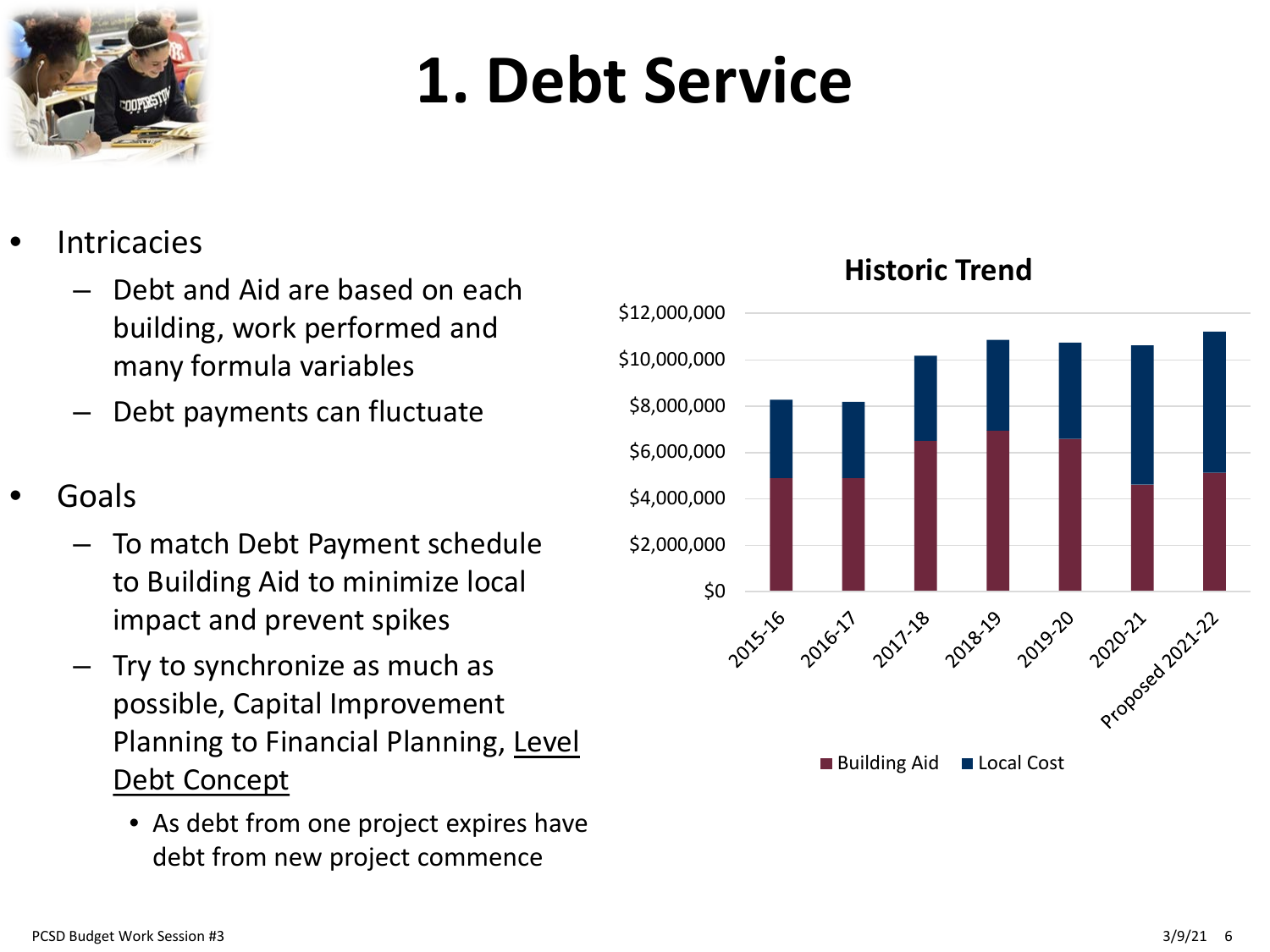

## **2. Insurance, Judgments & Fees**

- Legal Fees
	- Defense and process
- Property Insurance
	- Liability & Property
	- Student Accident (not required by law)
- Judgments and Assessments
	- Court proceedings
	- Various Governmental fees
- Board Of Cooperative Education Services (BOCES) Administrative Costs
	- Certain administrative and retiree costs are prorated to the component (shareholder) districts
	- **Facility Costs**

#### **BOCES Admin/Capital & Miscellaneous Unallocated Expenses**

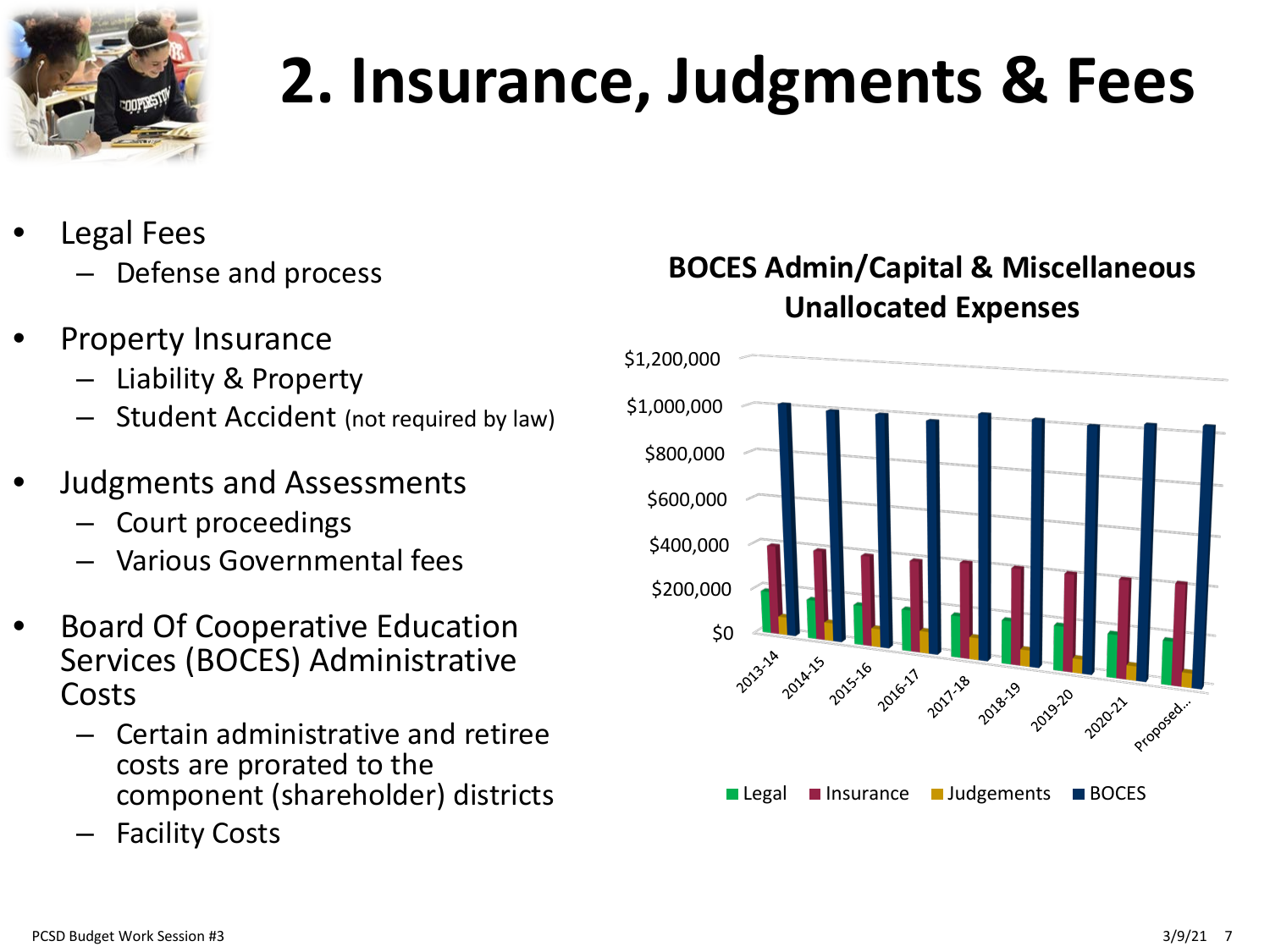

## **3. Employee Benefits**

- Teacher In-service
- Retirement Systems rates set by NYS
	- NYS Employee (ERS)
	- NYS Teachers (TRS)
- Employer Social Security (FICA)
- Employee Benefit Insurances
	- Worker's Compensation consortium
	- Life Insurance
	- Unemployment
	- Disability
	- Medical & Dental consortium
	- Medicare
- Separation Payments Accrued benefits upon separation from employment



#### **Employee Benefits**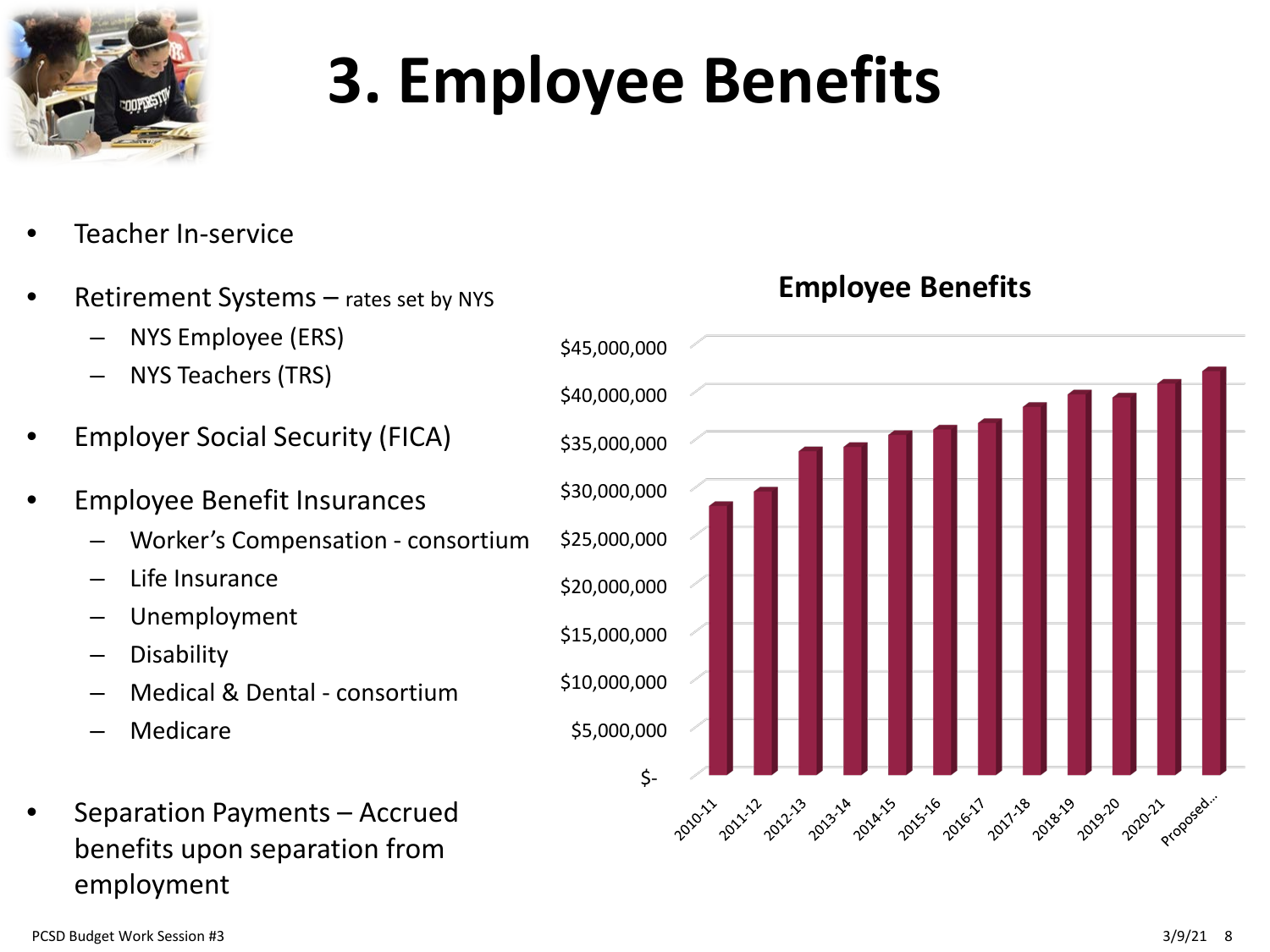

# **3. Employee Benefits – Curbing the Growth**

- Benefits are a driving force in annual budget growth
- In ten years, benefits have gone from being 24% of the total General Fund Budget to 29%
- Over recent years, the retirement systems have had the most volatile changes, from 0.43% to 22% of employee pay
- Health Insurance general increase has ranged from 1% to 13% with an average of 6%
	- Far below the community rated plans and from the onset the plan costs less

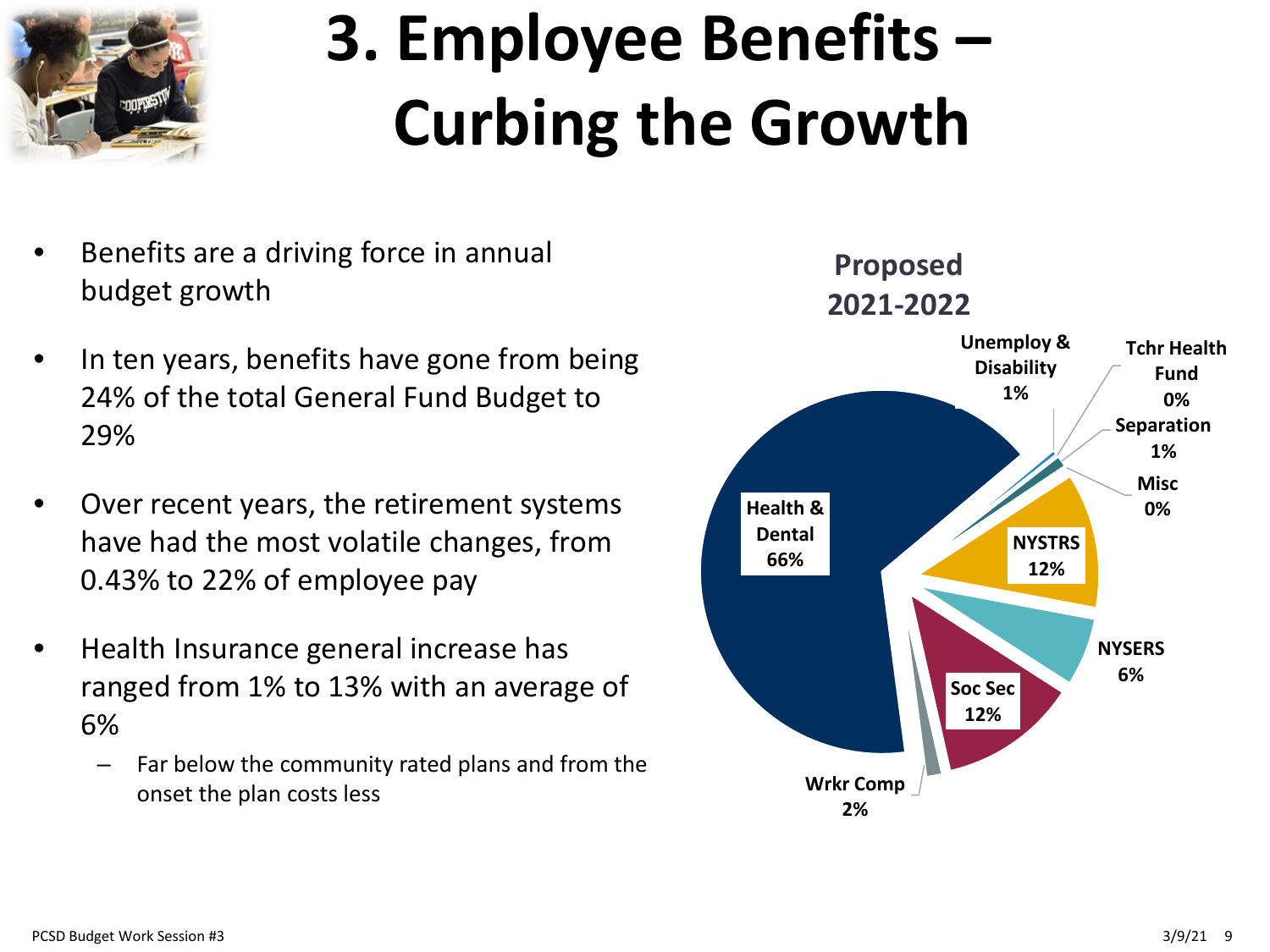

## **3. Employee Benefits – Controlling the Growth**

- Some factors are outside District control (retirement systems), some we have significant influence (health fund) and others we have some influence (health insurance)
	- Negotiated labor agreements with increased employee cost sharing and lower cost base plans
	- Belong to county consortiums that have better than market experience ratings and lower costs per plan
	- The Health Consortium went from minimum premium to self-funded to avoid the Affordable Care Act employer tax
- The measures are having a favorable impact, but it's still growth
	- "Any growth on almost one third of your costs, will be felt on your total budget"

**Benefits Annual % Change**

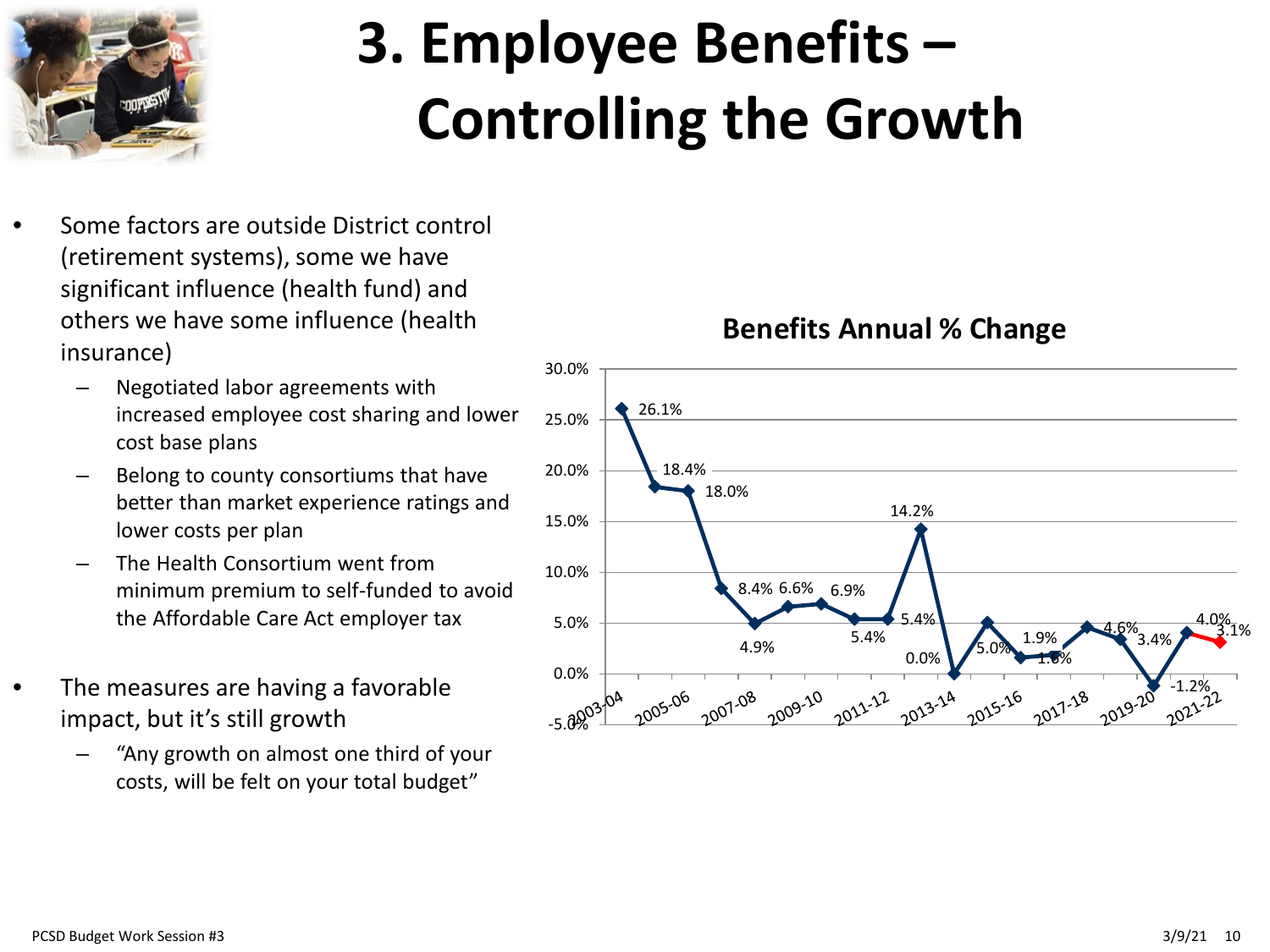

# **The Rochester Area Schools Health Plan (RASHP)**

- Implemented January 1, 2004
- Membership
	- Seventeen Monroe County schools & two BOCES
	- 15,000 contracts and 40,000 lives covered by the these plans
- Board of Directors
	- One representative from each **District**
	- Five union seats
- Provides coverage to school employees at lower cost than similar "Community Rated Plans"
- RASHP was a Minimum Premium Experience Rated Plan
- January 2018 received NYS Dept. of Finance approval to be Self-Funded
	- Assured adequate reserves and stop-loss insurance to minimize risk of high cost claims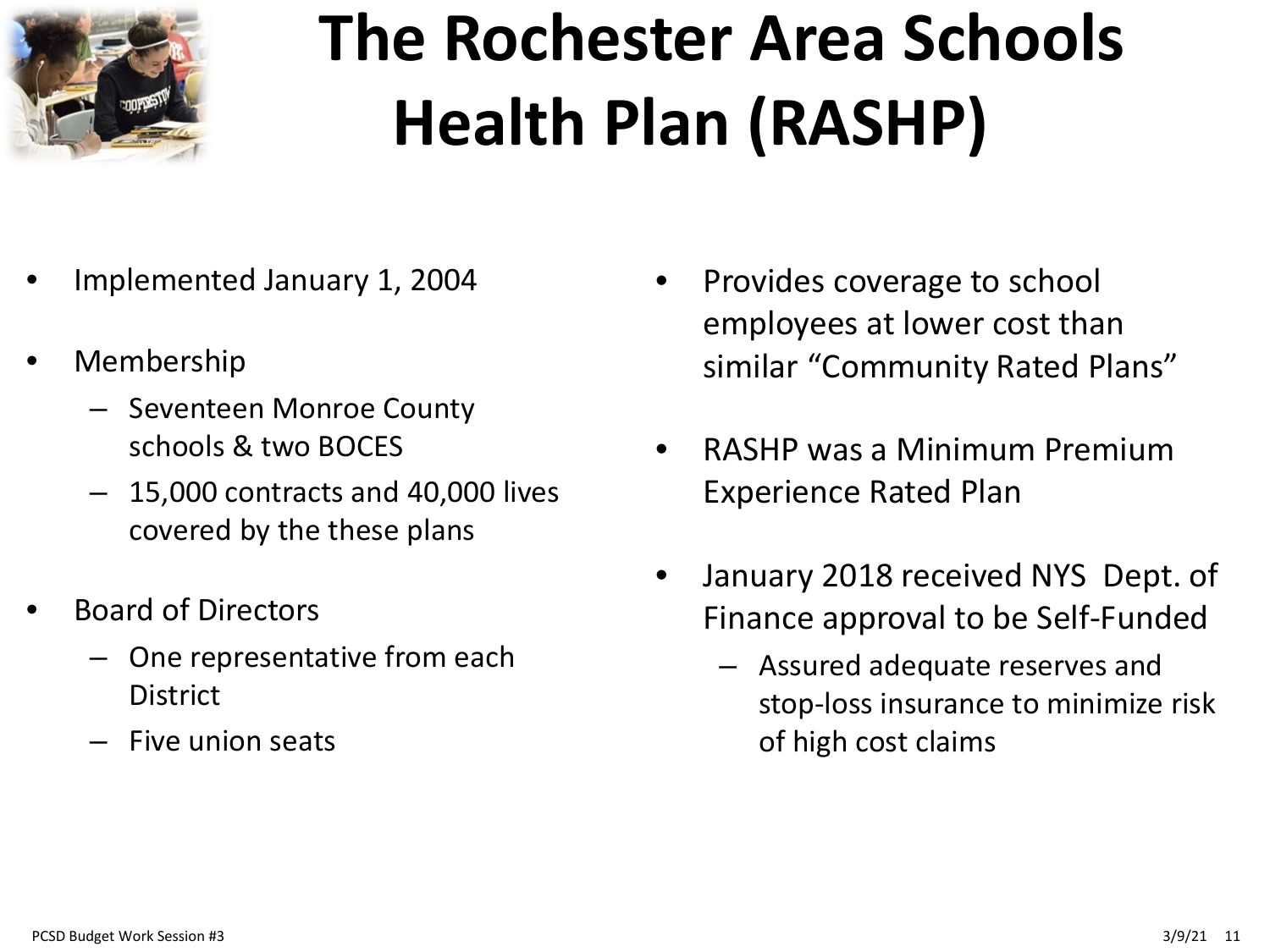

# **RASHP 2 Plan Performance Compared to the Community**

#### **Savings to Monroe County Schools Trend Comparison –**

**composite rate increases**



| <b>Year</b> | <b>RASHP 2</b> | <b>Excellus</b> | <b>Nation</b> |
|-------------|----------------|-----------------|---------------|
| 2013        | 8.5%           | 10.1%           | 6.4%          |
| 2014        | 6.6%           | 10.3%           | 8.4%          |
| 2015        | 6.6%           | 10.6%           | 8.0%          |
| 2016        | 7.3%           | 10.0%           | 8.8%          |
| 2017        | 8.4%           | 10.0%           | 8.5%          |
| 2018        | 6.8%           | 9.8%            | 8.4%          |
| 2019        | 4.0%           | 9.4%            | 10.8%         |
| 2020        | 1.2%           | 8.8%            | 9.4%          |
| 2021        | 4.0%           | 9.4%            | 11.1%         |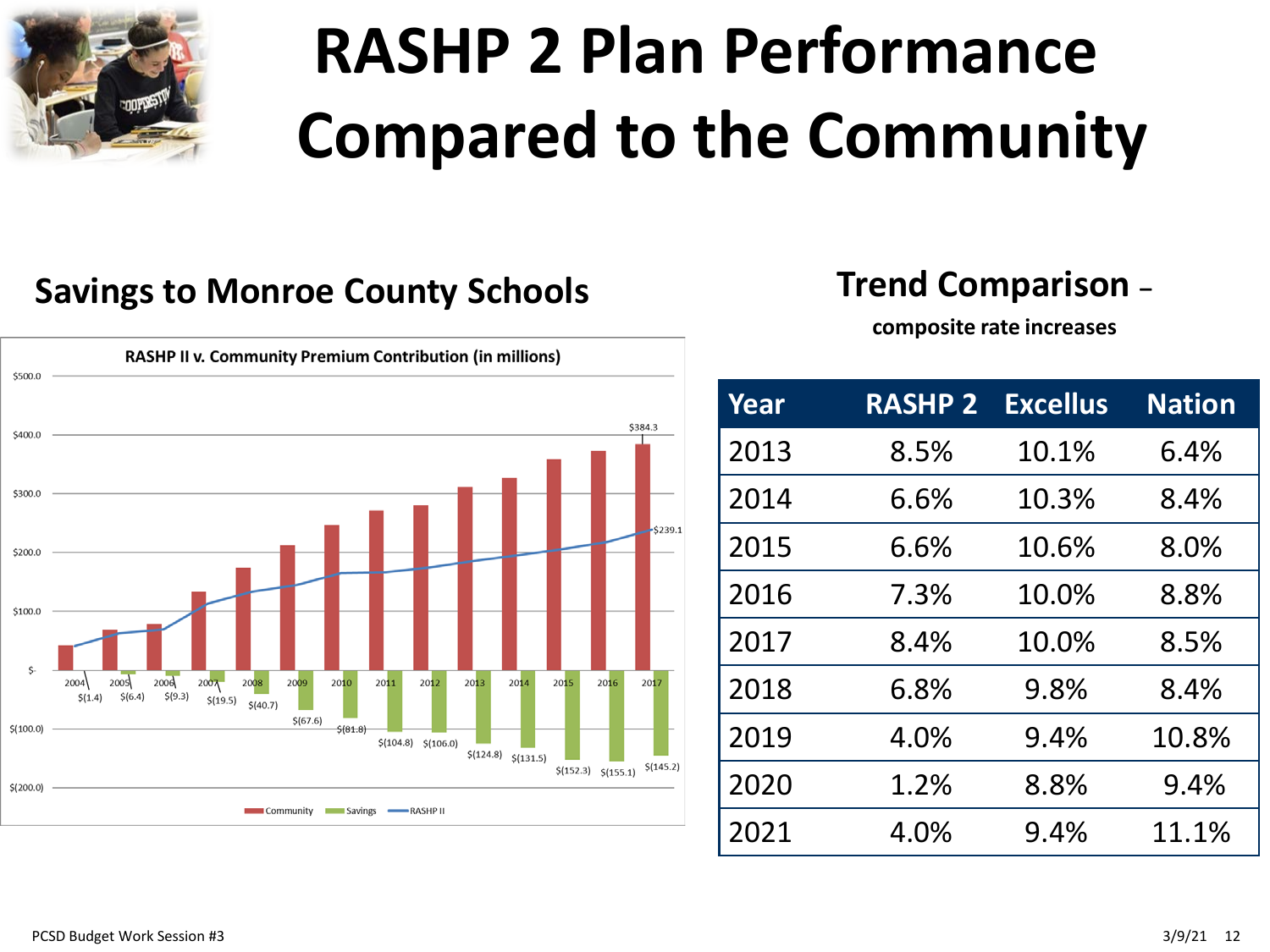

## **Undistributed Budgets - Conclusion**

#### **Accomplishments**

- The health and worker's comp consortiums are operating effectively and provide cost relief
- Improved market has lowered retirement system rates
- RASHP successfully made it through a long and arduous process to obtain NYSDFS approval is a testament to the financial viability of the plan and providing additional savings into the future

#### **Challenges**

- While lower than could be, the increase is on a large number and is a significant driver to the total budget
- The overall Benefits growth is often exceeds the NYS imposed Property Tax Cap
- Labor concessions normally lower the Base cost, but still subject to annual incremental increase in insurance
- Balancing pressures for lower premium with long-term sustainability of the plan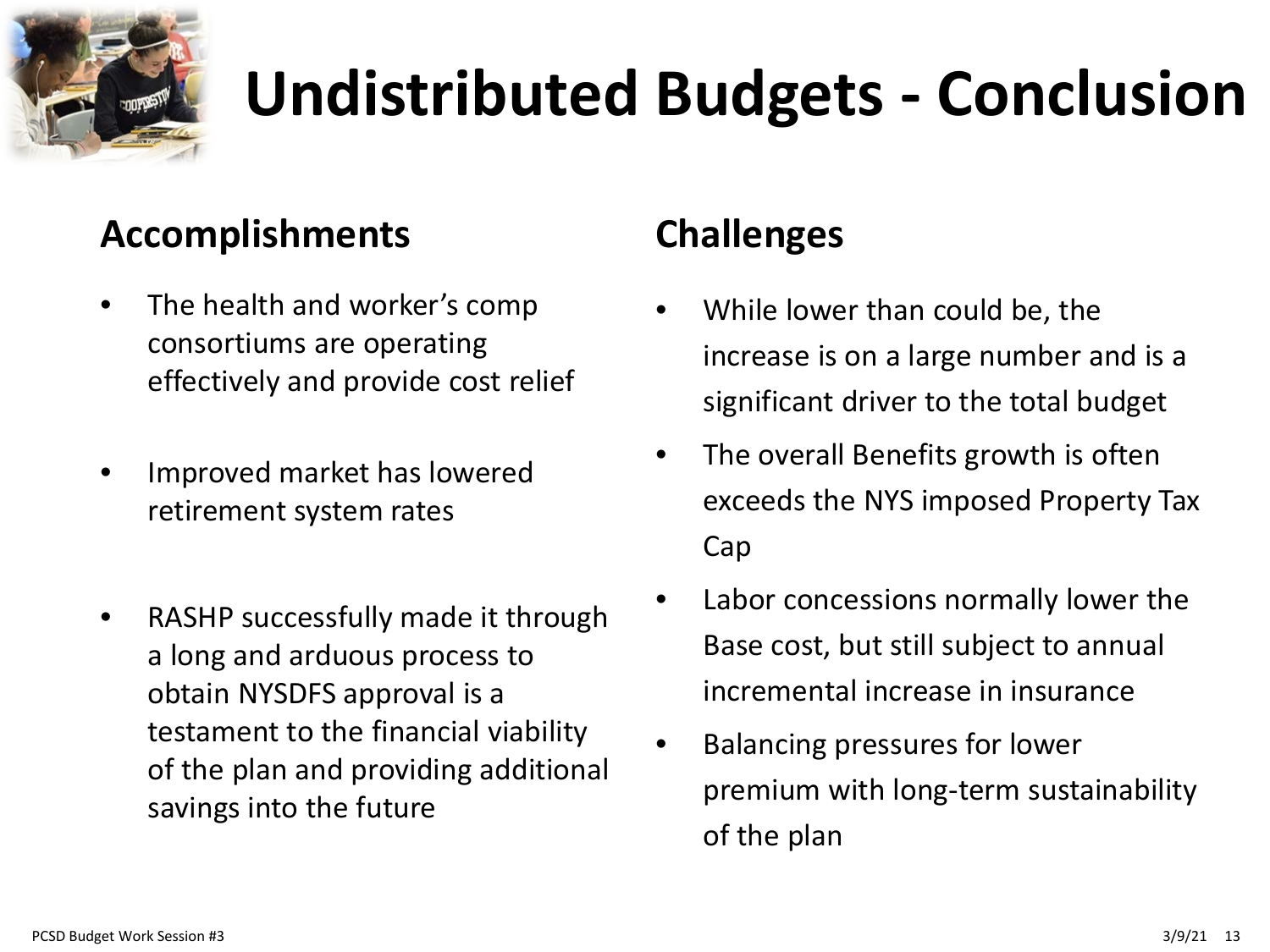

## **Undistributed Budgets - Conclusion**

#### **Accomplishments**

- Our debt outlook is more favorable than anticipated in 2012
	- We have the highest bond (credit) rating a school can have
	- Favorable comments from investors on financial management = pay premiums to hold our notes (loans)
	- The Pandemic moved the target to maintain the "level debt concept"
	- Debt Schedule coincides with State Aid
- Much improved facilities status and planning than ten plus years ago

#### **Challenges**

- Various changes in Federal accounting practices without commensurate changes in NYS Ed Law is making schools less attractive to investors
- Compounded by some Governor's Budget Proposals
- Combining & capping 13 forms of Aid into Services Aid
- Reliance on "one shots" Federal **Stimulus**
- Numerous building codes, program and current events that place unplanned and unfunded demands on our facilities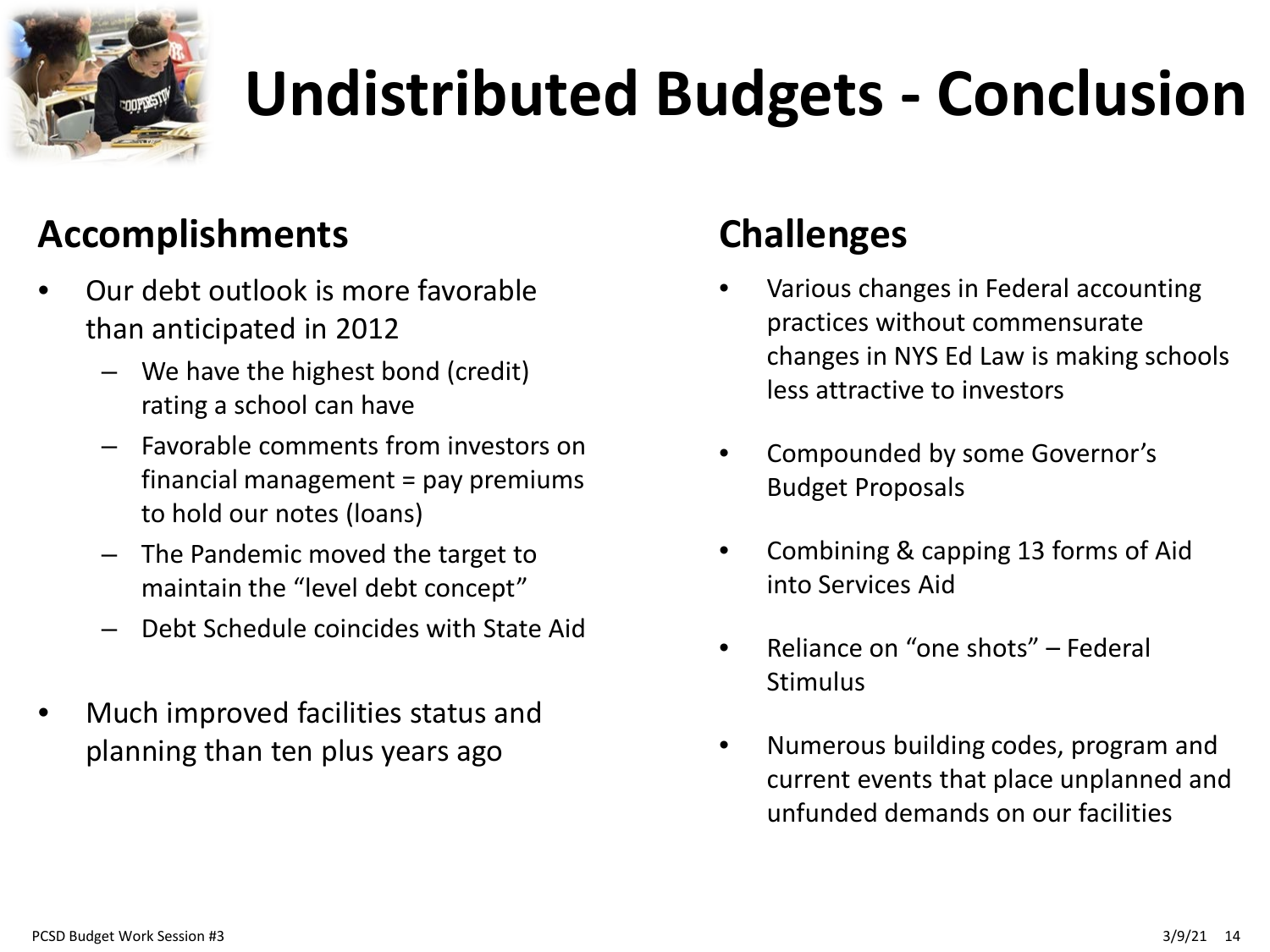

## **Final Stretch "To Do's"**

- Obtain BOCES updated Unit Costs and review, verify and amend PCSD Service Requests – *Business Office & Districtwide*
- Department administrators update the program services narratives and review their respective projected budgets – *Districtwide and Business Office*
- Teacher and Paraprofessional Sectioning and Staffing based on current and 2020-21 Projected Enrollment – *Human Resources/Buildings*
- Receive, evaluate and implement an Enacted NYS Budget *Business Office and others as needed*
- Amend the Proposed Budget for all of the above and present to the Board of Education for Adoption – *Superintendent*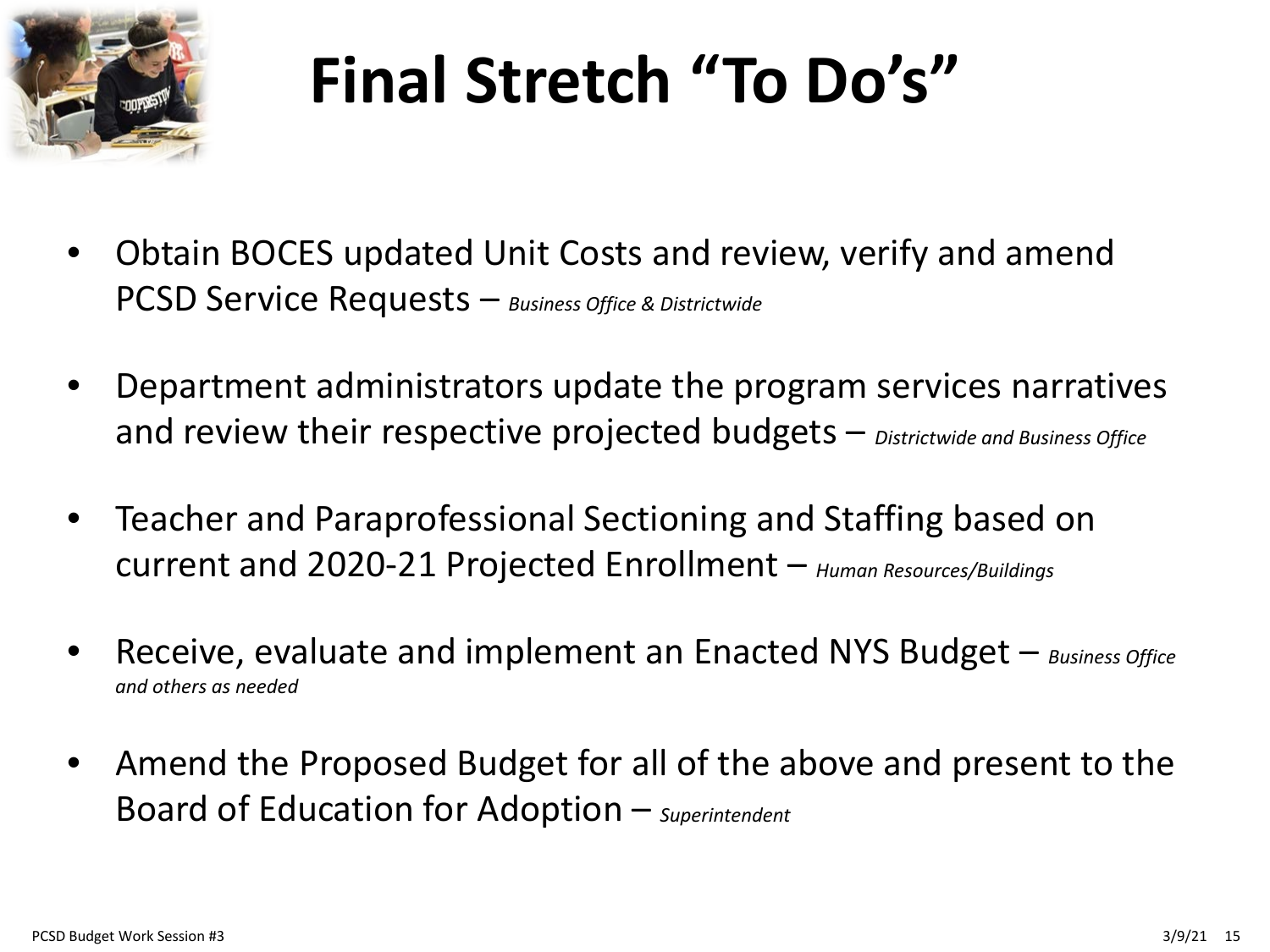

## **Upcoming Meetings**

#### March 18 – District Planning Team (DPT)

March 22 – Regular BOE Meeting

April 7 – Regular BOE Meeting

April 15 – District Planning Team (DPT)

April 19 – Board Adopts Superintendent's Budget

May 10 – Public Budget Hearing

May 18 – Budget Vote and Board Election